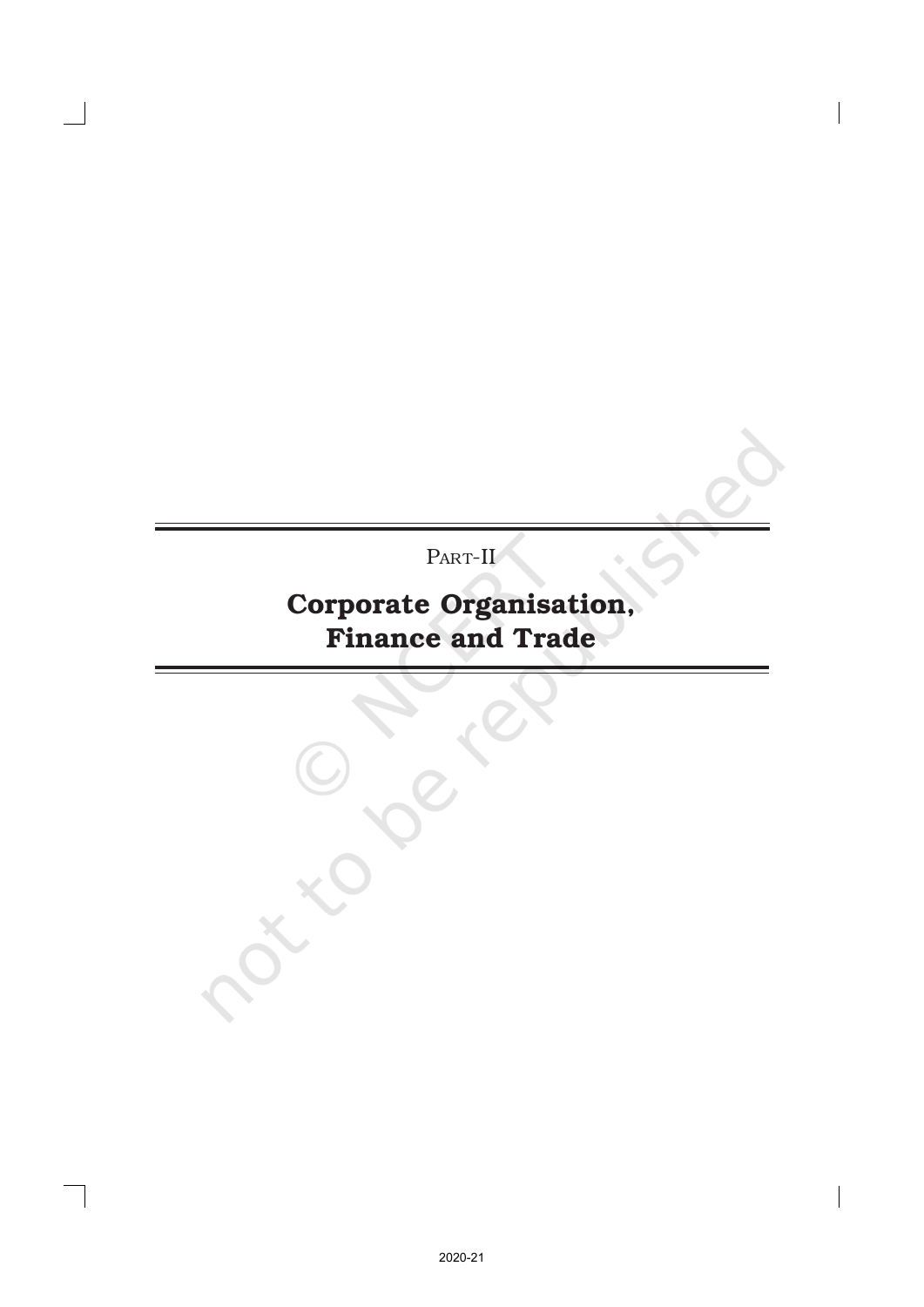

CHAPTER 7

## FORMATION OF <sup>A</sup> COMPANY

## LEARNING OBJECTIVES

After studying this chapter, you should be able to:

- specify the important stages in the formation of a company;
- describe the steps involved in each stage of company formation;
- specify the documents to be submitted to the registrar of companies; and
- state the need of certificate of incorporation and certificate to commence business.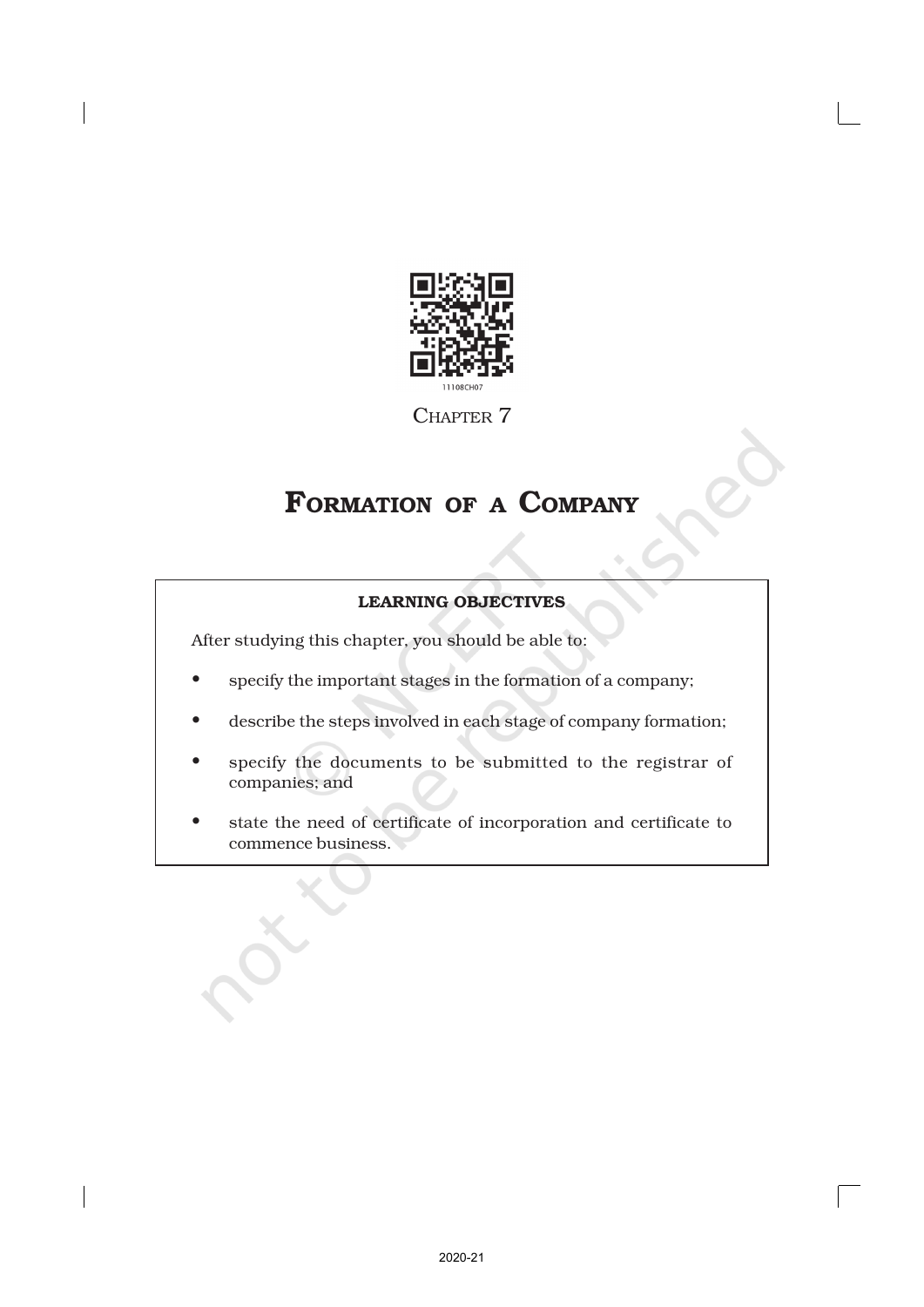Avtar, a brilliant automobile engineer, has recently developed a new carburettor in his factory which he is running as a sole proprietor. The new carburettor can cut down petrol consumption of a car engine by 40 percent. He is now thinking of producing it on a large scale for which he requires a large amount of money. He is to evaluate different forms of organisations for doing the business of manufacturing and marketing his carburettor. He decides against converting his sole proprietorship to partnership as the requirement of funds for the project is large and the product being new, there is a lot of risk involved. He is advised to form a company. He wants to know about the formalities required for the formation of a company.

## 7.1 INTRODUCTION

Modern day business requires large amount of money. Also, due to increasing competition and fast changing technological environment, the element of risk is increasing. As a result, the company form of organisation is being preferred by more and more business firms, particularly for setting up medium and large sized organisations.

The steps which are required from the time a business idea originates to the time, a company is legally ready to commence business are referred to as stages in the formation of a company. Those who are taking these steps and the associated risks are promoting a company and are called its promoters.

The present chapter describes in some details the stages in the formation of a company and also the steps required to be taken in each stage so that a fair idea about these aspects can be made.

## 7.2 FORMATION OF A COMPANY

Formation of a company is a complex activity involving completion of legal

formalities and procedures. To fully understand the process one can divide the formalities into three distinct stages, which are: (i) Promotion; (ii) Incorporation and (iii) Subscription of capital.

It may, however, be noted that these stages are appropriate from the point of view of formation of any kind of company. Private company as against the public limited company is prohibited to raise funds from public, it does not need to issue a prospectus and complete the formality of minimum subscription.

In the next section, we shall discuss the stages in the formation of a company in detail.

## 7.2.1 Promotion of a Company

Promotion is the first stage in the formation of a company. It involves conceiving a business idea and taking an initiative to form a company so that practical shape can be given to exploiting the available business opportunity. Thus, it begins with somebody having discovered a potential business idea. Any person or a group of persons or even a company may have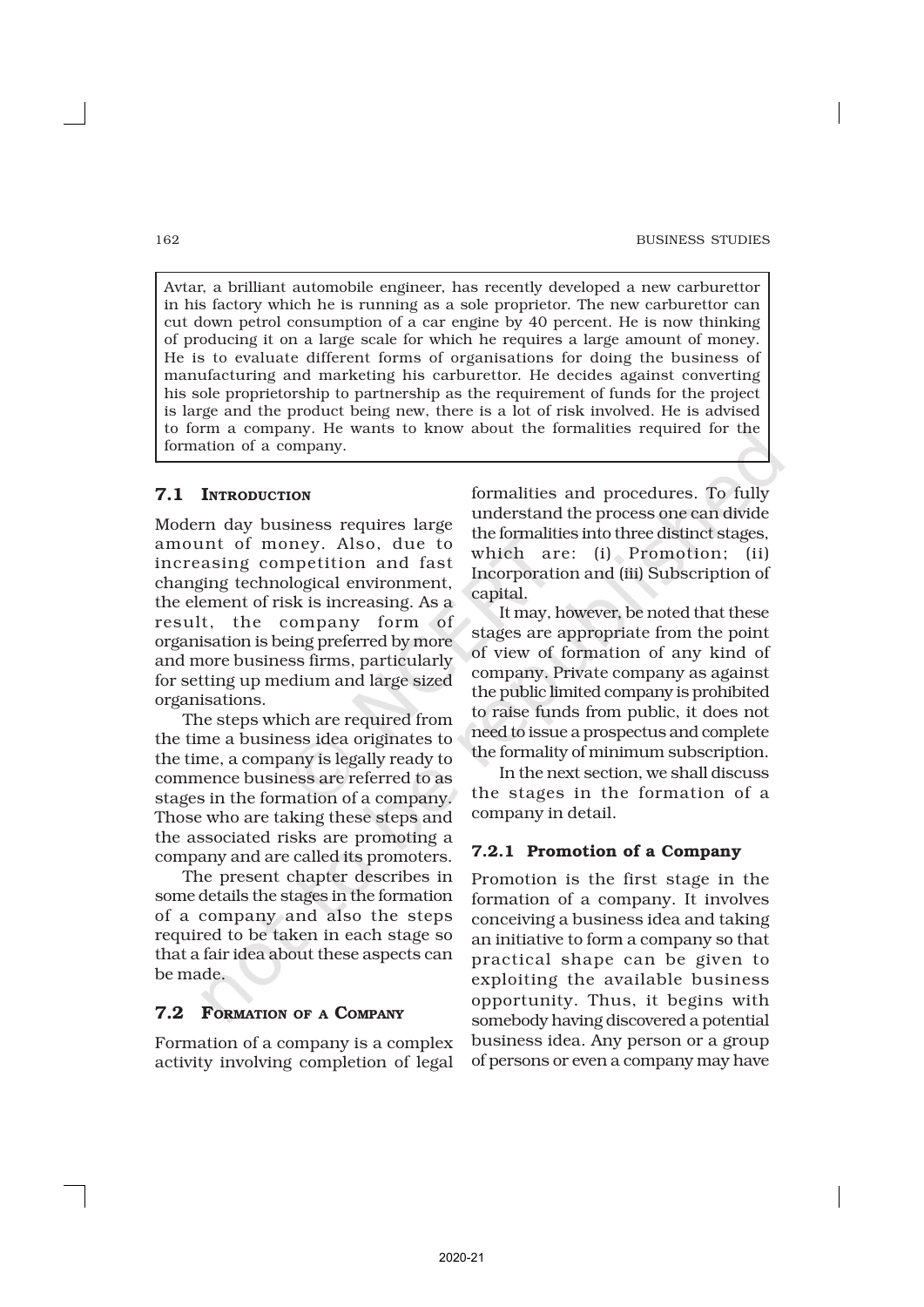discovered an opportunity. If such a person or a group of persons or a company proceeds to form a company, then, they are said to be the promoters of the company.

A promoter is said to be the one who undertakes to form a company with reference to a given project and to set it going and who takes the necessary steps to accomplish that purpose. Thus, apart from conceiving a business opportunity the promoters analyse its prospects and bring together the men, materials, machinery, managerial abilities and financial resources and set the organisation going.

As per section 69, a promoter means a person

- (a) Who has been named as such in a prospectus or is identified by the company in the annual return referred to in section 92; or
- (b) Who has control over the affairs of the company, directly or indirectly whether as a shareholder, director or otherwise; or
- (c) In accordance with whose advice, directions or instructions the Board of Directors of the company is accustomed to act. However, it is provided that nothing in this subclause shall apply to a person who is acting merely in a professional capacity.

After thoroughly examining the feasibility of the idea, the promoters assemble resources, prepare necessary documents, give a name and perform various other activities to get a

company registered and obtain the necessary certificate enabling the company to commence business. Thus, the promoters perform various functions to bring a company into existence.

## Functions of a Promoter

The important functions of promoters may be listed as below:

(i) Identification of business opportunity: The first and foremost activity of a promoter is to identify a business opportunity. The opportunity may be in respect of producing a new product or service or making some product available through a different channel or any other opportunity having an investment potential. Such opportunity is then analysed to see its technical and economic feasibility.

(ii) Feasibility studies: It may not be feasible or profitable to convert all identified business opportunities into real projects. The promoters, therefore, undertake detailed feasibility studies to investigate all aspects of the business they intend to start. Depending upon the nature of the project, the following feasibility studies may be undertaken, with the help of the specialists like engineers, chartered accountants etc., to examine whether the perceived business opportunity can be profitably exploited.

(a) Technical feasibility: Sometimes an idea may be good but technically not possible to execute.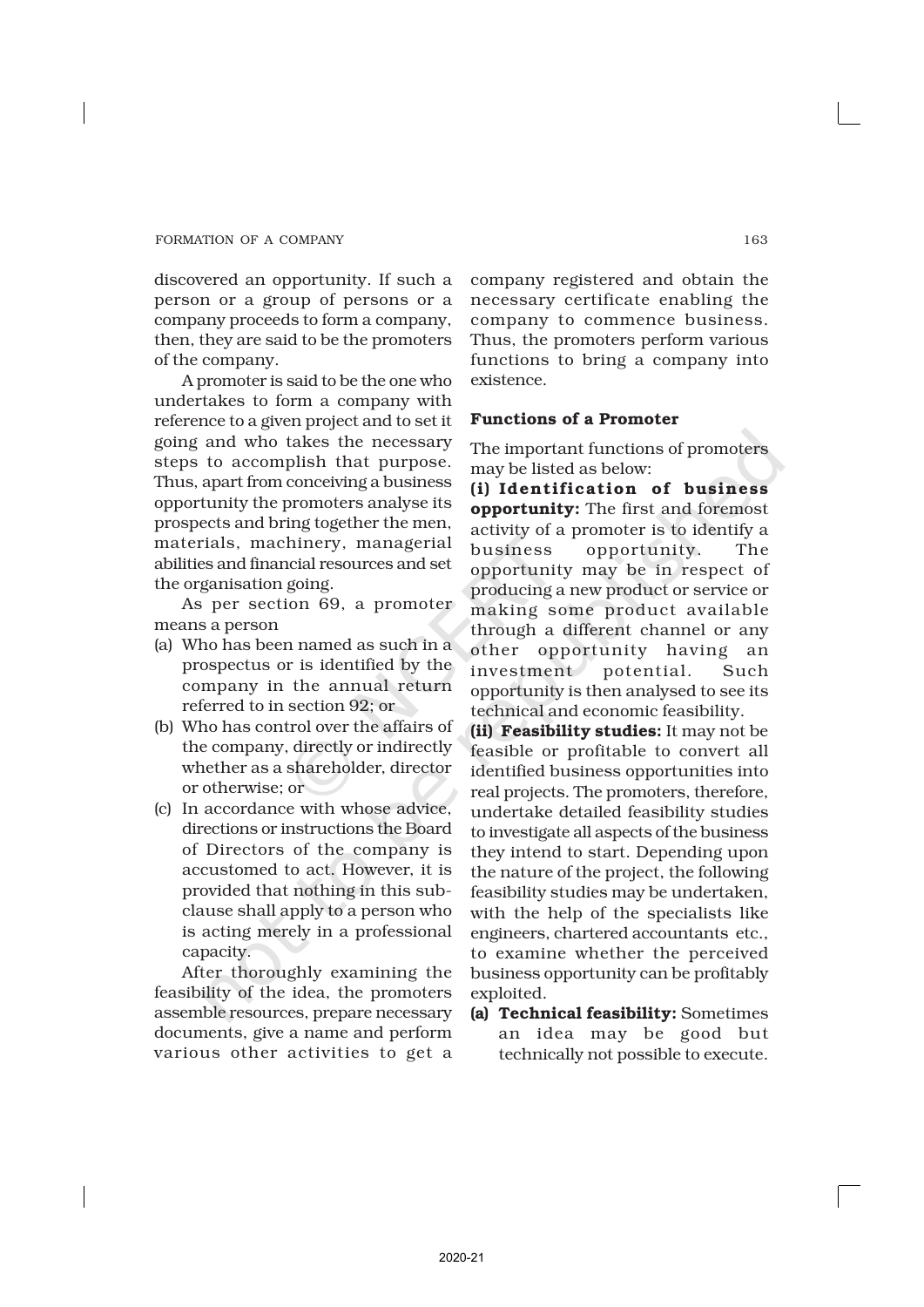#### 164 BUSINESS STUDIES

It may be so because the required raw material or technology is not easily available. For example, in our earlier story suppose Avtar needs a particular metal to produce the carburettor. If that metal is not produced in the country and because of poor political relations, it can not be imported from the country which produces it, the project would be technically unfeasible until arrangements are made to make the metal available from alternative sources.

(b) Financial feasibility: Every business activity requires funds. The promoters have to estimate the fund requirements for the identified business opportunity. If the required outlay for the project is so large that it cannot easily be arranged within the available means, the project has to be given up. For example, one may think

that developing townships is very lucrative. It may turn out that the required funds are in several crores of rupees, which cannot be arranged by floating a company by the promoters. The idea may be abandoned because of the lack of financial feasibility of the project.

(c) Economic feasibility: Sometimes it so happens that a project is technically viable and financially feasible but the chance of it being profitable is very little. In such cases as well, the idea may have to be abondoned. Promoters usually take the help of experts to conduct these studies. It may be noted that these experts do not become promoters just because they are assisting the promoters in these studies.

Only when these investigations throw up positive results, the promoters may decide to actually launch a company.

## Name Clause

- A name is considered undesirable in the following cases:
	- (a) If it is identical with or too closely resembles the name of an existing company
	- (b) If it is misleading. It is so considered if the name suggests that the company is in a particular business or it is an association of a particular type when it is not true
	- (c) If it is violative of the provisions of 'The Emblem and Names (Prevention of Improper Use) Act 1950, as given in the schedule to this Act. This schedule specifies, inter alia, the name, emblem or official seal of the UNO and its bodies like WHO, UNESCO etc. Government of India, State Governments, President of India or Governer of any State, the Indian National Flag. The Act also prohibits use of any name which may suggest patronage of Government of India, or any state government or any local authority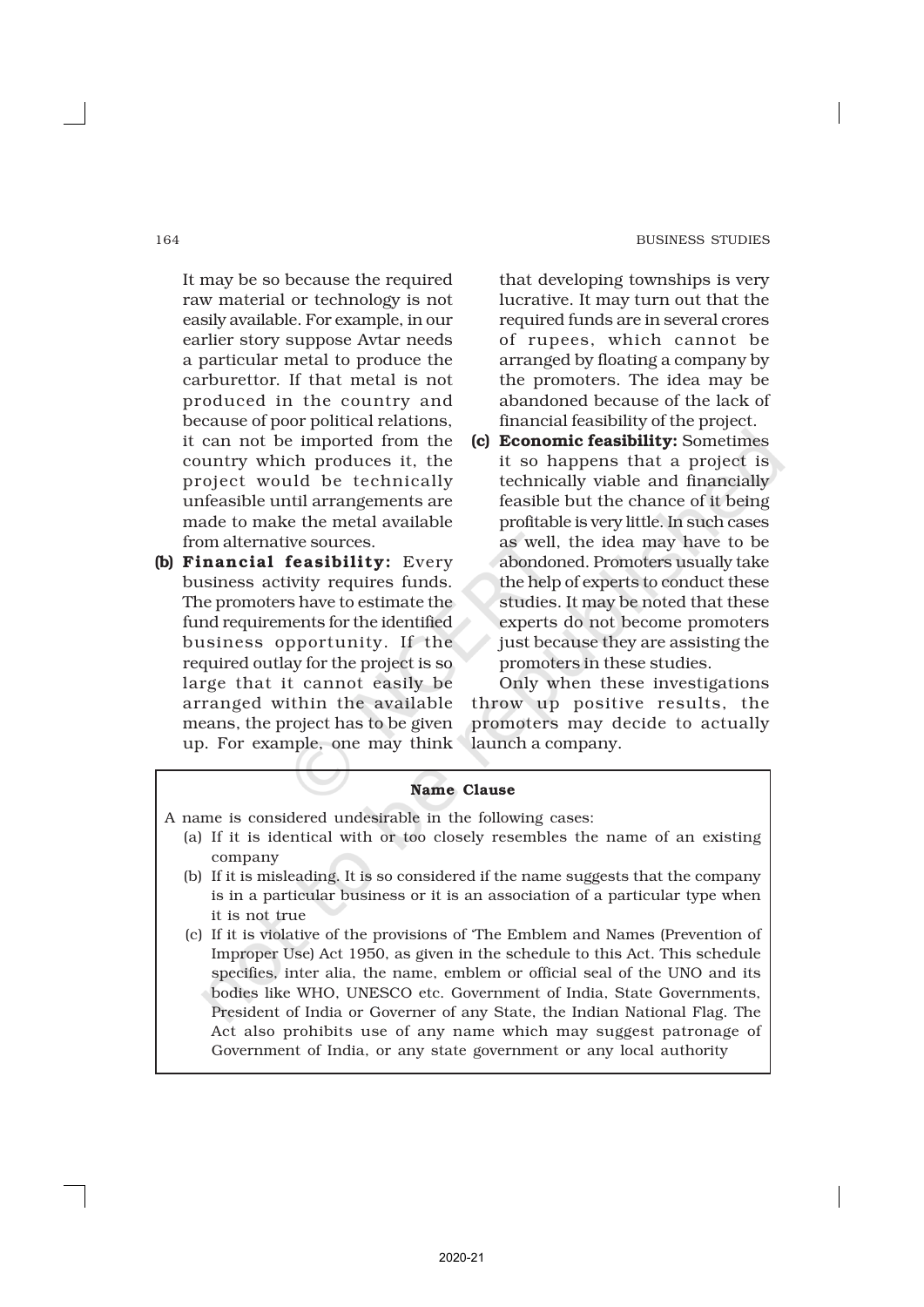(iii) Name approval: Having decided incorporate to a company, the promoters have to select a name for it and submit, an application to the registrar of companies of the state in which the registered office of the company is to be situated, for its approval. The proposed name may be approved if it is not considered undesirable. It may happen that another company exists with the same name or a very similar name or the preferred name is misleading, say, to suggest that the company is in a particular business when it is not true. In such cases the proposed name is not accepted but some alternate name may be approved. Therefore, three names, in order of their priority are given in the application to the Registrar of Companies. (Proforma INC1 is given at the end of the Book).

(iv) Fixing up Signatories to the Memorandum of Association: Promoters have to decide about the members who will be signing the Memorandum of Association of the proposed company. Usually the people signing memorandum are also the first Directors of the Company. Their written consent to act as Directors and to take up the qualification shares in the company is necessary.

(v) Appointment of professionals: Certain professionals such as mercantile bankers, auditors etc., are appointed by the promoters to assist them in the preparation of necessary documents which are required to be

with the Registrar of Companies. The names and addresses of shareholders and the number of shares allotted to each is submitted to the Registrar in a statement called return of allotment.

(vi) Preparation of necessary documents: The promoter takes up steps to prepare certain legal documents, which have to be submitted under the law, to the Registrar of the Companies for getting the company registered. These documents are Memorandum of Association, Articles of Association and Consent of Directors.

## Documents Required to be Submitted

A. Memorandum of Association: Memorandum of Association is the most important document as it defines the objectives of the company. No company can legally undertake activities that are not contained in its Memorandum of Association. As per section 2(56) of The Companies Act, 2013 "memorandum" means the memorandum of association of a company as originally framed or as altered from time to time in pursuance of any previous company law or of this Act. The Memorandum of Association contains different clauses, which are given as follows:

(i) The name clause: This clause contains the name of the company with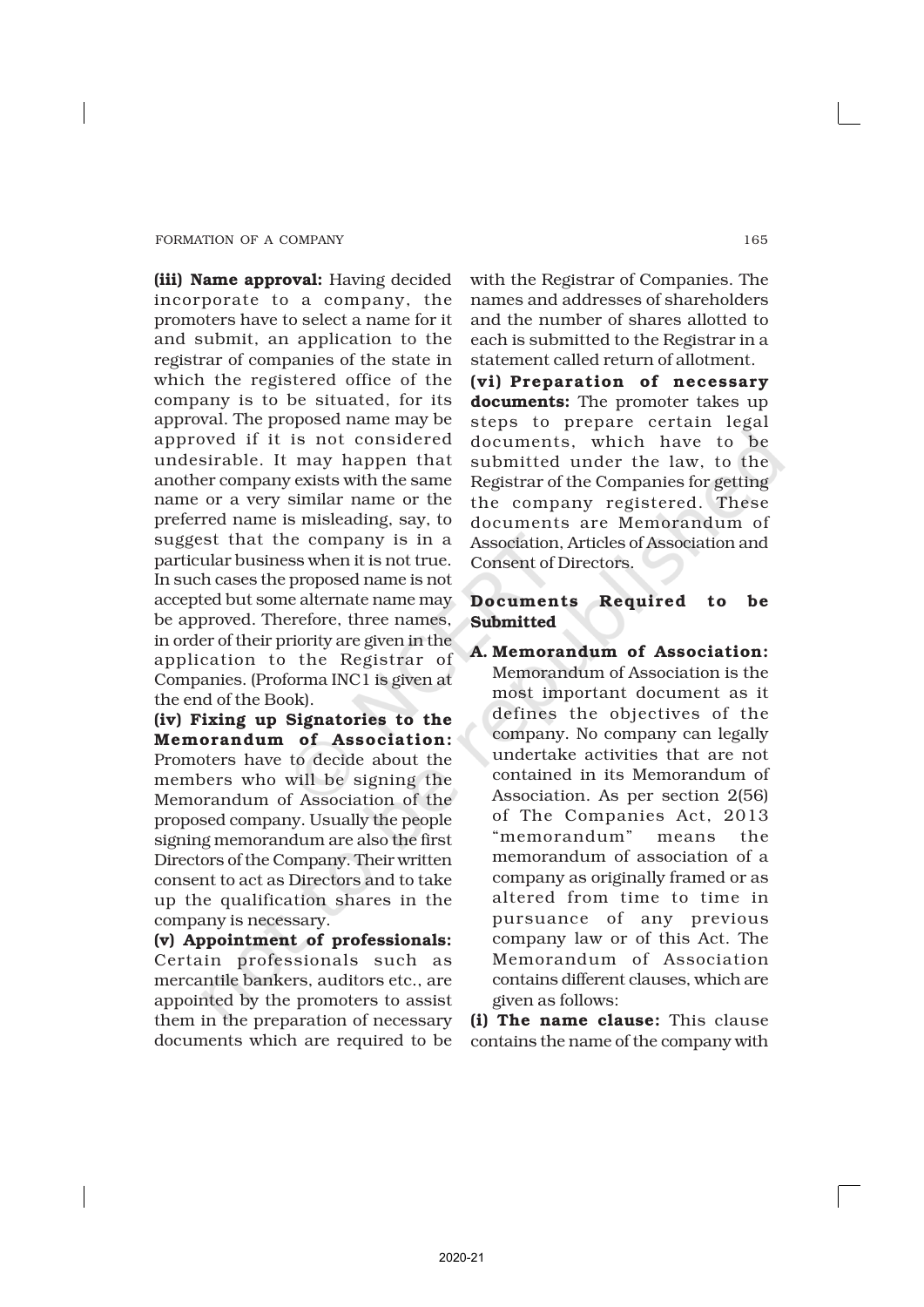clause of the memorandum. It defines the purpose for which the company is formed. A company is not legally entitled to undertake an activity, which is beyond the objects stated in this clause. The main objects for which the company is formed are listed in this subclause. It must be observed that an act which is either essential or incidental for the attainment of the

which the company will be known, which has already been approved by the Registrar of Companies.

(ii) Registered office clause: This clause contains the name of the state, in which the registered office of the company is proposed to be situated. The exact address of the registered office is not required at this stage but the same must be notified to the Registrar within thirty days of the incorporation of the company.

|     |                                            | incorporation of the company.<br>main objects of the company is                                                                         |  |  |  |  |
|-----|--------------------------------------------|-----------------------------------------------------------------------------------------------------------------------------------------|--|--|--|--|
|     |                                            | (iii) Objects clause: This is<br>deemed to be valid, although it may<br>not have been stated explicitly.<br>probably the most important |  |  |  |  |
|     |                                            | Respective forms for Memorandum of Association                                                                                          |  |  |  |  |
| 1.  | Table A                                    | MOA of a company limited by shares                                                                                                      |  |  |  |  |
| 2.  | Table B                                    | MOA of a company limited by guarantee and not having<br>share capital                                                                   |  |  |  |  |
| 3.  | Table C                                    | MOA of a company limited by guarantee and not having<br>share capital                                                                   |  |  |  |  |
| 4.  | Table D                                    | MOA of an unlimited company and not having share capital                                                                                |  |  |  |  |
| 5.  | Table E                                    | MOA of an unlimited company and having share capital                                                                                    |  |  |  |  |
|     | Respective forms for Articles of a Company |                                                                                                                                         |  |  |  |  |
| 6.  | Table F                                    | AOA of a company limited by shares                                                                                                      |  |  |  |  |
| 7.  | Table G                                    | AOA of a company limited by guarantee and having share<br>capital                                                                       |  |  |  |  |
| 8.  | Table H                                    | AOA of a company limited by guarantee and not having<br>share capital                                                                   |  |  |  |  |
| 9.  | Table I                                    | AOA of an unlimited company and having share capital                                                                                    |  |  |  |  |
| 10. | Table J                                    | AOA of an unlimited company and not having share capital                                                                                |  |  |  |  |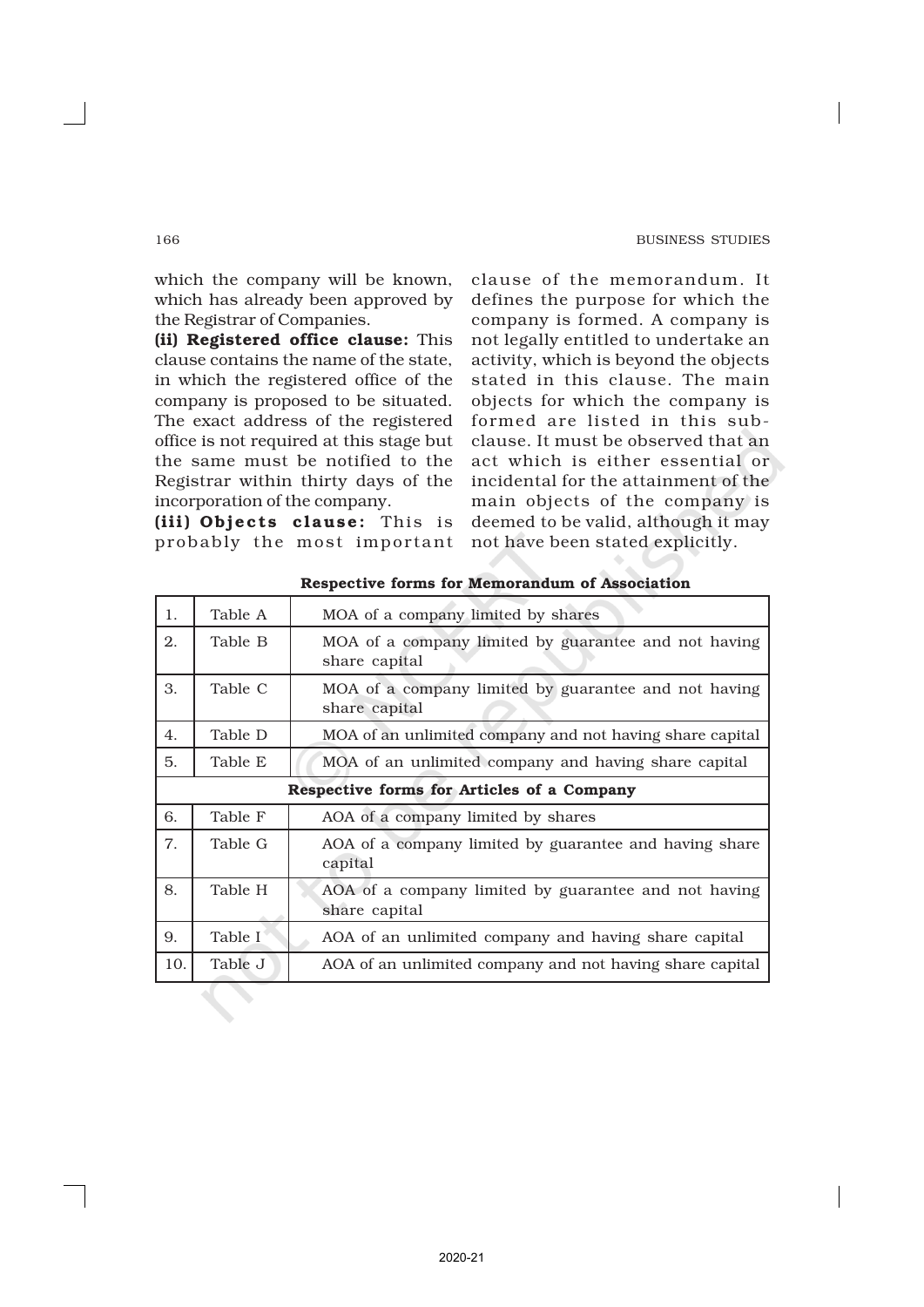(iv) Liability clause: This clause limits the liability of the members to the amount unpaid on the shares owned by them.

For example, if a shareholder has purchased 1000 shares of  $\bar{\tau}10$  each and has already paid  $\bar{\tau}$  6 per share, his/ her liability is limited to  $\bar{\tau}$  4 per share. Thus, even in the worst case, he/she may be called upon to pay ₹ 4, 000 only.

(v) Capital clause: This clause specifies the maximum capital which the company will be authorised to raise through the issue of shares. The authorised share capital of the proposed company along with its division into the number of shares having a fixed face value is specified in this clause. For example, the authorised share capital of the company may be  $\bar{\tau}$  25 lakhs with divided into 2.5 lakh shares of  $\bar{\tau}$  10 each. The said company cannot issue share capital in excess of the amount mentioned in this clause.

The signatories to the Memorandum of Association state their intention to be associated with the company and give their undertaking to subscribe to the shares mentioned against their names. The memorandum of a company shall be in respective forms specified in Tables A, B, C, D and E in Schedule I as may be applicable to such company.

The Memorandum of Association must be signed by at least seven persons in case of a public company and by two persons in case of a private company.

A copy of a Memorandum of Association is given at the end of the chapter.

B. Articles of Association: Articles of Association are the rules regarding internal management of a company. These rules are subsidiary to the Memorandum of Association and hence, should not contradict or exceed anything stated in the Memorandum of Association.

According to section 2(5) of The Companies Act, 2013, 'articles' means the article of association of a company as originally framed or as altered from time to time or applied in pursuance of any previous company law or of this Act. The articles of a company shall be in respective forms as specified in Table F, G, H, I and J in schedule I as may be applicable to such company. However, the companies are free to make their own articles of association which may be contrary to the clauses of Table F,G,H,I,J and in that case articles of association as adopted by the company shall apply.

- C. Consent of Proposed Directors: Apart from the Memorandum and Articles of Association, a written consent of each person named as a director is required confirming that they agree to act in that capacity and undertake to buy and pay for qualification shares, as mentioned in the Articles of Association.
- D. Agreement: The agreement, if any, which the company proposes to enter with any individual for appointment as its Managing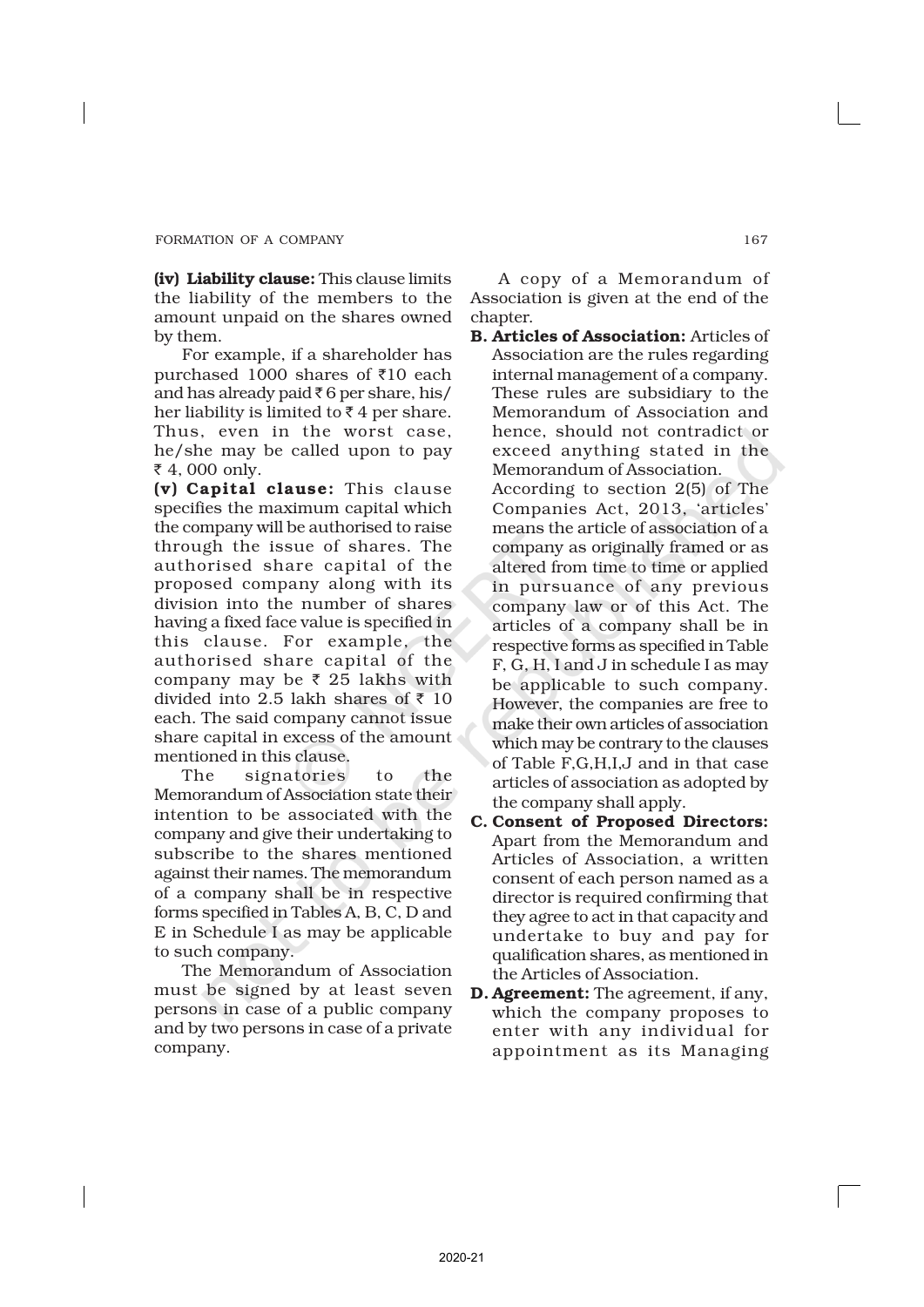#### Qualification Shares

To ensure that the directors have some stake in the proposed company, the Articles usually have a provision requiring them to buy a certain number of shares. They have to pay for these shares before the company obtains Certificate of Commencement of Business. These are called Qualification Shares.

### The Articles generally contains the following matters:

- 1. Exclusion wholly or in part of Table F.
- 2. Adoption of preliminary contracts.
- 3. Number and value of shares.
- 4. Issue of preference shares.
- 5. Allotment of shares.
- 6. Calls on shares.
- 7. Lien on shares.
- 8. Transfer and transmission of shares.
- 9. Nomination.
- 10. Forfeiture of shares.
- 11. Alteration of capital.
- 12. Buy back.
- 13. Share certificates.
- 14. Dematerialization.
- 15. Conversion of shares into stock. Incorporation of Companies and Matters Incidental Thereto
- 16. Voting rights and proxies.
- 17. Meetings and rules regarding committees.
- 18. Directors, their appointment and delegations of powers.
- 19. Nominee directors.
- 20. Issue of Debentures and stocks.
- 21. Audit committee.
- 22. Managing director, Whole-time director, Manager, Secretary.
- 23. Additional directors.
- 24. Seal.
- 25. Remuneration of directors.
- 26. General meetings.
- 27. Directors meetings.
- 28. Borrowing powers.
- 29. Dividends and reserves.
- 30. Accounts and audit.
- 31. Winding up.
- 32. Indemnity.
- 33. Capitalisation of reserves.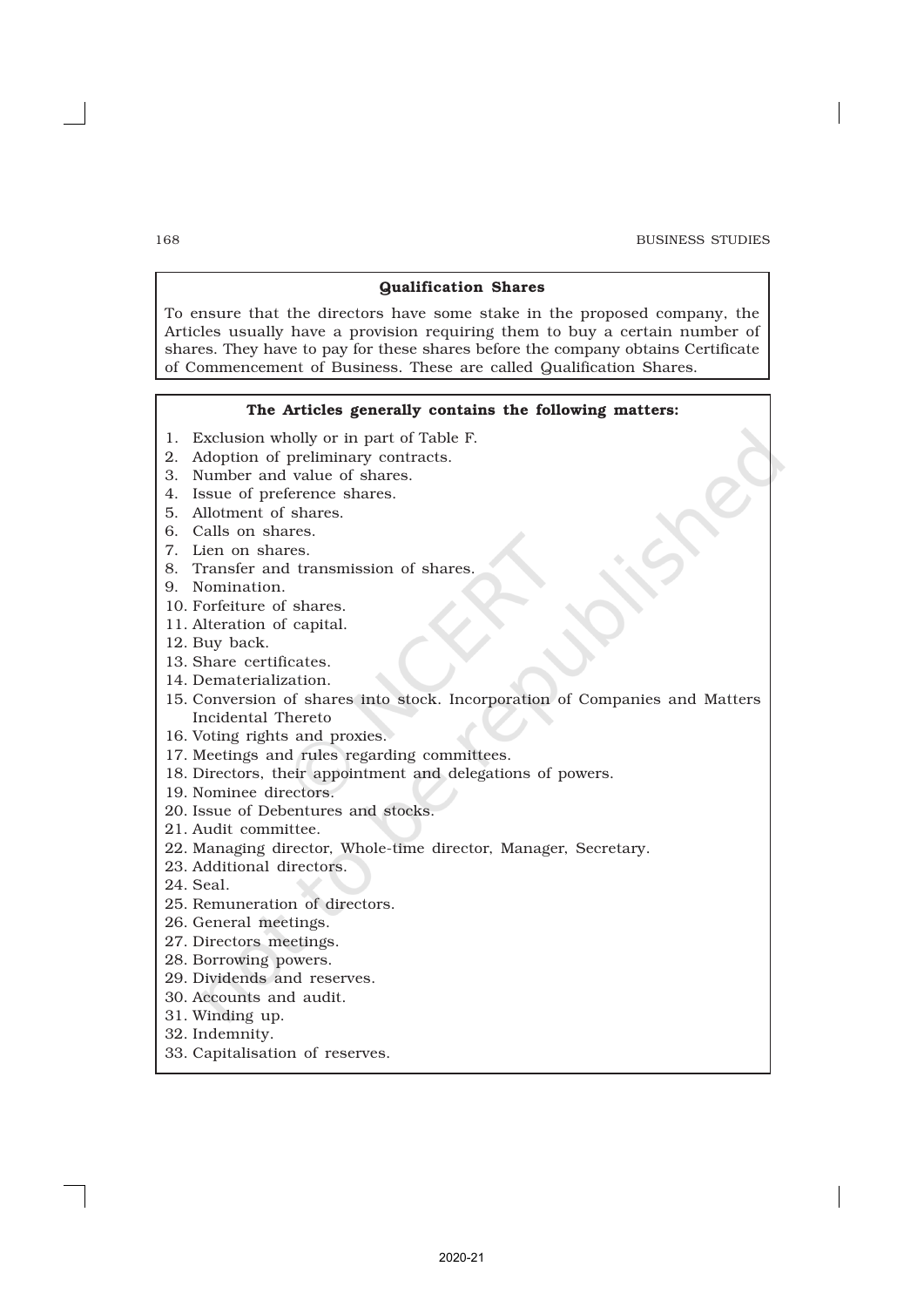Director or a whole time Director or Manager is another document which is required to be submitted to the Registrar for getting the company registered under the Act.

- E. Statutory Declaration: A declaration stating that all the legal requirements pertaining to registration have been complied with is to be submitted to the Registrar with the above mentioned documents for getting the company registered under the law. This statement can be signed by an advocate or by a Chartered Accountant or a Cost Accountant or a Company Secretary in practice who is engaged in the formation of a company and by a person named in the articles as a director or manager or secretary of the company.
- F. Receipt of Payment of fee: Along with the above-mentioned documents, necessary fees has to be paid for the registration of the company. The amount of such fees shall depend on the authorised share capital of the company.

## Position of Promoters

Promoters undertake various activities to get a company registered and get it to the position of commencement of business. But they are neither the agents nor the trustees of the company. They can't be the agents as the company is yet to be incorporated. Therefore, they are personally liable for

all the contracts which are entered by them, for the company before its incorporation, in case the same are not ratified by the company later on. Also promoters are not the trustees of the company.

Promoters of a company enjoy a fiduciary position with the company, which they must not misuse. They can make a profit only if it is disclosed but must not make any secret profits. In the event of a non-disclosure, the company can rescind the contract and recover the purchase price paid to the promoters. It can also claim damages for the loss suffered due to the non-disclosure of material information.

Promoters are not legally entitled to claim the expenses incurred in the promotion of the company. However, the company may choose to reimburse them for the preincorporation expenses. The company may also remunerate the promoters for their efforts by paying a lump sum amount or a commission on the purchase price of property purchased through them or on the shares sold. The company may also allot them shares or debentures or give them an option to purchase the securities at a future date.

## 7.2.2 Incorporation

After completing the aforesaid formalities, promoters make an application for the incorporation of the company. The application is to be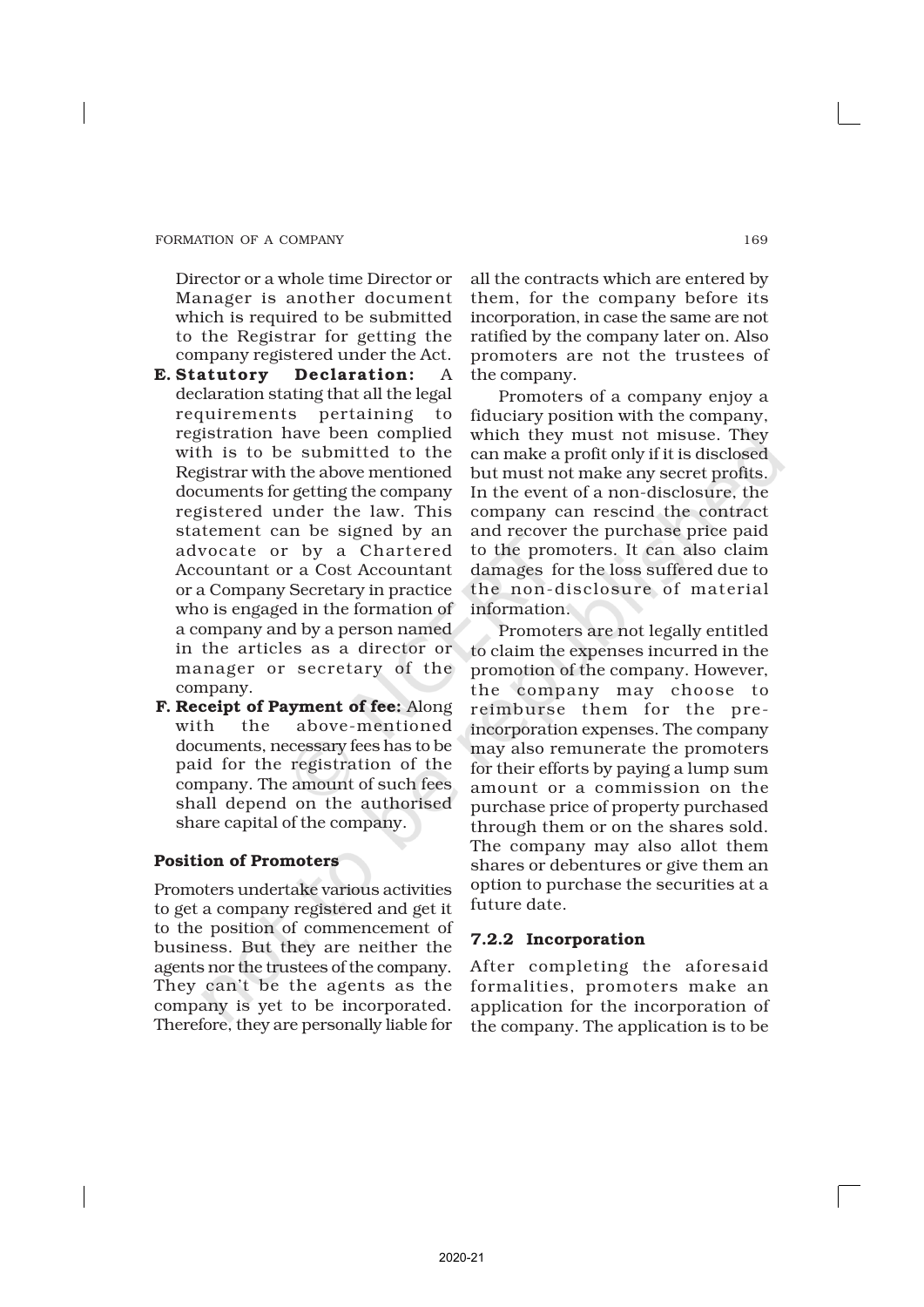#### 170 BUSINESS STUDIES

filed with the Registrar of Companies of the state within which they plan to establish the registered office of the company. The application for registration must be accompanied with certain documents about which we have already discussed in the previous sections. These may be briefly mentioned again:

- 1. The Memorandum of Association duly stamped, signed and witnessed. In case of a public company, at least seven members must sign it. For a private company however the signatures of two members are sufficient. The signatories must also give information about their address, occupation and the number of shares subscribed by them.
- 2. The Articles of Association duly stamped and witnessed as in case of the Memorandum. However, as stated earlier, a public company may adopt Table A, which is a model set of Articles, given in the Companies Act. In that case a statement in lieu of the prospectus is submitted, instead of Articles of Association.
- 3. Written consent of the proposed directors to act as directors and an undertaking to purchase qualification shares.
- 4. The agreement, if any, with the proposed Managing Director, Manager or whole-time director.
- 5. A copy of the Registrar's letter approving the name of the company.
- 6. A statutory declaration affirming that all legal requirements for registration have been complied with. This must be duly signed.
- 7. A notice about the exact address of the registered office may also be submitted along with these documents. However, if the same is not submitted at the time of incorporation, it can be submitted within 30 days of the receipt of the certificate of incorporation.
- 8. Documentary evidence of payment of registration fees.

The Registrar upon submission of the application along with the required documents has to be satisfied that the documents are in order and that all the

## Preliminary Contracts

During the promotion of the company, promoters enter into certain contracts with third parties on behalf of the company. These are called preliminary contracts or pre-incorporation contracts. These are not legally binding on the company. A company after coming into existence may, if it so chooses, decide to enter into fresh contracts with the same terms and conditions to honour the contracts made by the promoters. Note that it cannot ratify a preliminary contract. A company thus cannot be forced to honour a preliminary contract. Promoters, however, remain personally liable to third parties for these contracts.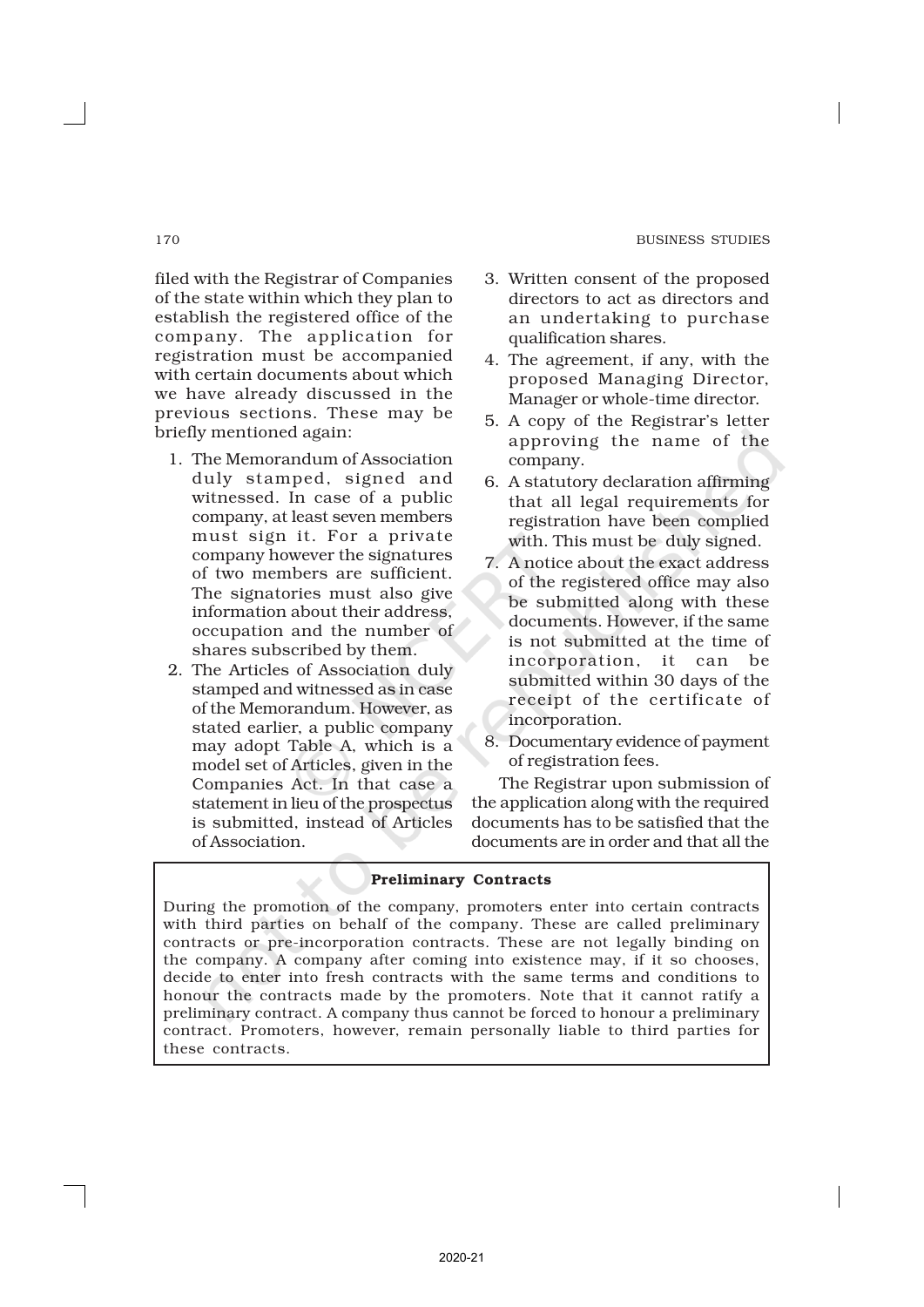statutory requirements regarding the registration have been complied with. However, it is not his duty to carry out a thorough investigation about the authenticity of the facts mentioned in the documents.

When the Registrar is satisfied, about the completion of formalities for registration, a Certificate of Incorporation is issued to the company, which signify the birth of the company. The certificate of incorporation may therefore be called the birth certificate of the company.

With effect from November 1, 2000, the Registrar of Companies allots a CIN (Corporate Identity Number) to the Company.

## Effect of the Certificate of Incorporation

A company is legally born on the date printed on the Certificate of Incorporation. It becomes a legal entity with perpetual succession on such date. It becomes entitled to enter into valid contracts. The Certificate of Incorporation is a conclusive evidence of the regularity of the incorporation of

a company. Imagine, what would happen to an unsuspecting party with which the company enters into a contract, if it is later found that the incorporation of the company was improper and hence invalid. Therefore, the legal situation is that once a Certificate of Incorporation has been issued, the company has become a legal business entity irrespective of any flaw in its registration. The Certificate of Incorporation is thus conclusive evidence of the legal existence of the company. Some interesting examples showing the impact of the conclusiveness of the Certificate of Incorporation are as under:

- (a) Documents for registration were filed on 6th January. Certificate of Incorporation was issued on 8th January. But the date mentioned on the Certificate was 6th January. It was decided that the company was in existence and the contracts signed on 6th January were considered valid.
- (b) A person forged the signatures of others on the Memorandum. The Incorporation was still considered valid.

## Director Identification Number (DIN)

Every Individual intending to be appointed as director of a company shall make an application for allotment of Director Identification Number (DIN) to the Central Government in prescribed form along with fees.

The Central Government shall allot a Director Identification Number to an application within one month from the receipt of the application.

No individual, who has already been allotted a Director Identification Number, shall apply for, obtain or possess another Director Identification Number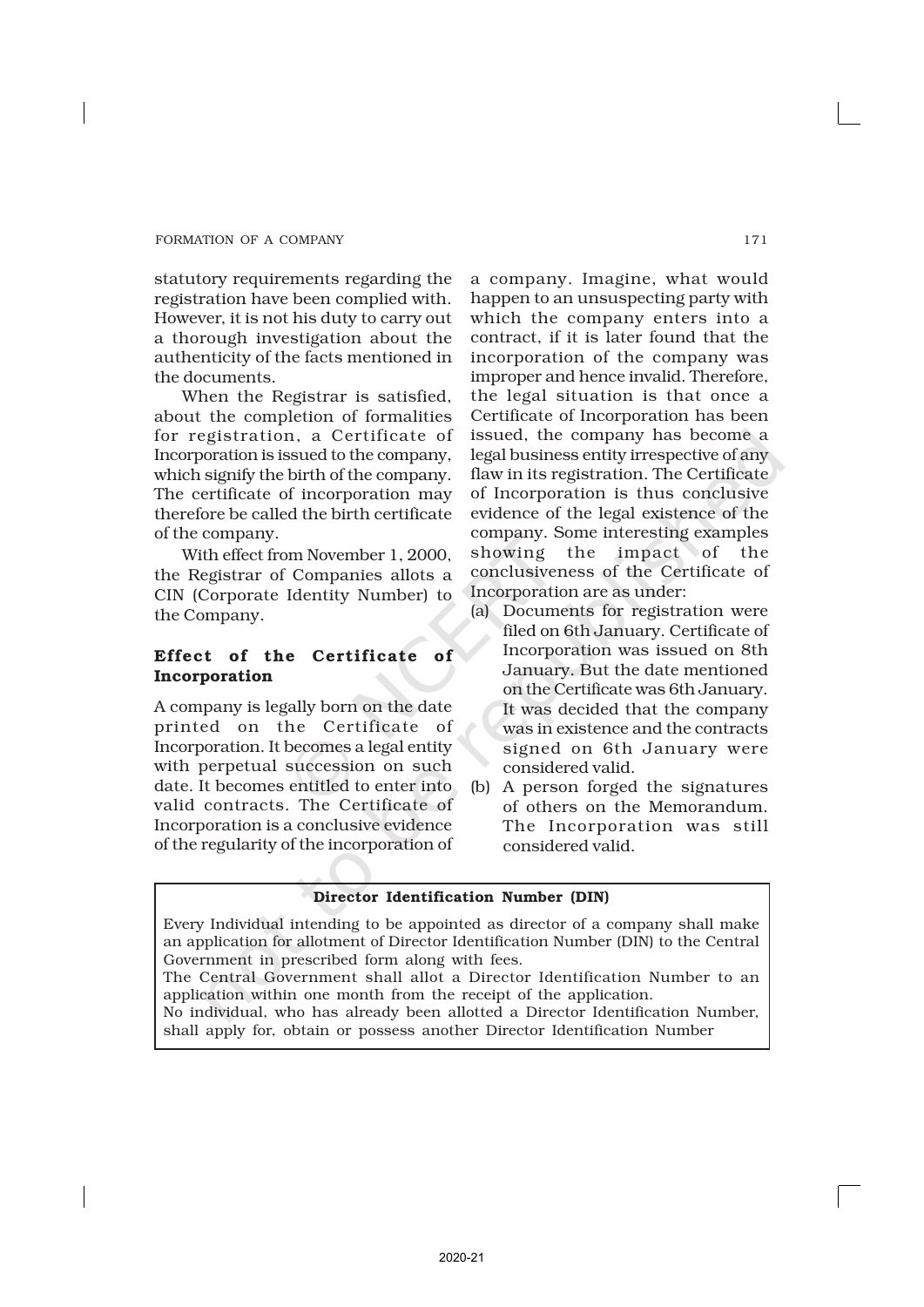Thus, whatever be the deficiency in the formalities, the Certificate of Incorporation once issued, is a conclusive evidence of the existence of the company. Even when a company gets registered with illegal objects, the birth of the company cannot be questioned. The only remedy available is to wind it up. Because the Certificate of Incorporation is so crucial, the Registrar has to go very carefully before issuing it.

Both public and private companies are required to obtain the certificate for commencement of business within 180 days of its incorporation. Once the certificate for commencement of business is issued by Registrar of companies it can undertake their business operations.

## 7.2.3 Capital Subscription

A public company can raise the required funds from the public by means of issue of securities (shares and debentures etc.). For doing the same, it has to issue a prospectus which is an invitation to the public to subscribe to the capital of the company and undergo various other formalities. The following steps are required for raising funds from the public:

(i) SEBI Approval: SEBI (Securities and Exchange Board of India) which is the regulatory authority in our country has issued guidelines for the disclosure of information and investor protection. A public company inviting funds from the general public must make adequate disclosure of all relevant information and must not conceal any material information from the potential investors. This is necessary for protecting the interest of the investors. Prior approval from SEBI is, therefore, required before going ahead with raising funds from public.

(ii) Filing of Prospectus: A copy of the prospectus or statement in lieu of prospectus is filed with the Registrar of Companies. A prospectus is 'any document described or issued as a prospectus including any notice, circular, advertisement or other document inviting deposits from the public or inviting offers from the public for the subscription or purchase of any securities of, a body corporate'. In other words, it is an invitation to the public to apply for securities (shares, debentures etc.) of the company or to make deposits in the company. Investors make up their minds about investment in a company primarily on the basis of the information contained in this document. Therefore, there must not be a mis-statement in the prospectus and all material significant information must be fully disclosed.

(iii) Appointment of Bankers, Brokers, Underwriters: Raising funds from the public is a stupendous task. The application money is to be received by the bankers of the company. The brokers try to sell the shares by distributing the forms and encouraging the public to apply for the shares. If the company is not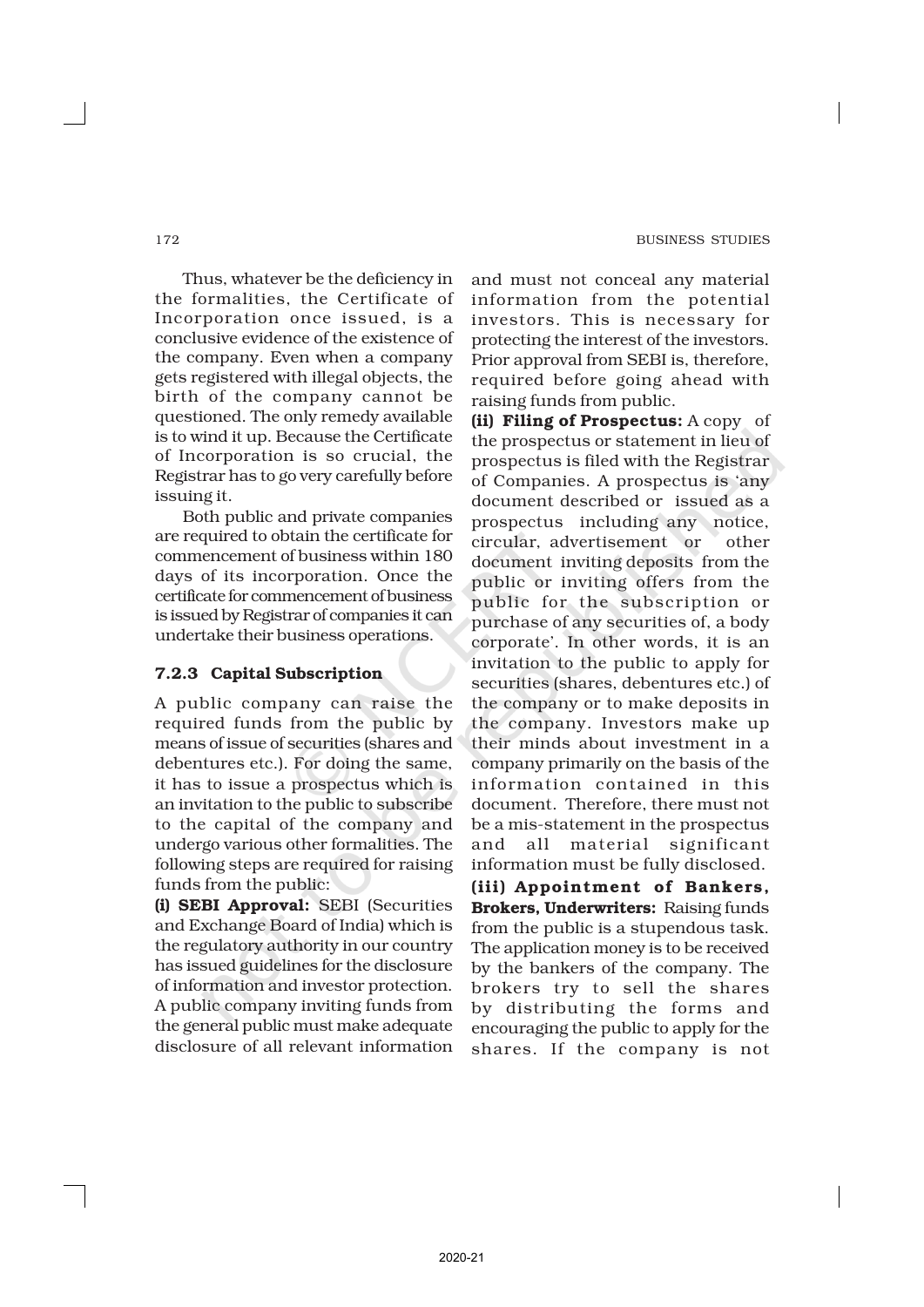| <b>Basis of</b><br><b>Difference</b> | Memorandum of<br>Association                                                                                                      | Articles of<br>Association                                                                                                                                     |
|--------------------------------------|-----------------------------------------------------------------------------------------------------------------------------------|----------------------------------------------------------------------------------------------------------------------------------------------------------------|
| Objectives                           | Memorandum of Association<br>defines the objects for which<br>the company is formed.                                              | Articles of Association are<br>rules of internal<br>management of the<br>company. They indicate<br>how the objectives of the<br>company are to be<br>achieved. |
| Position                             | This is the main document<br>of the company and is<br>subordinate to the<br>Companies Act.                                        | This is a subsidiary<br>document and is<br>subordinate to both the<br>Memorandum of<br>Association and the<br>Companies Act.                                   |
| Relationship                         | Memorandum of Association<br>defines the relationship of<br>the company with outsiders.                                           | Articles define the<br>relationship of the<br>members and the<br>company.                                                                                      |
| Validity                             | Acts beyond the<br>Memorandum of Association<br>are invalid and cannot be<br>ratified even by a unanimous<br>vote of the members. | Acts which are beyond<br>Articles can be ratified by<br>the members, provided<br>they do not violate the<br>Memorandum.                                        |
| Necessity                            | Every company has to file a<br>Memorandum of Association.                                                                         | It is not compulsory for a<br>public ltd. company to file<br>Articles of Association. It<br>may adopt Table F of The<br>Companies Act, 2013                    |

| Difference between Memorandum of Association and Articles of Association |
|--------------------------------------------------------------------------|
|--------------------------------------------------------------------------|

reasonably assured of a good public response to the issue, it may appoint underwriters to the issue. Underwriters undertake to buy the shares if these are not subscribed by the public. They receive a commission for underwriting

the issue. Appointment of underwriters is not necessary.

(iv) Minimum Subscription: In order to prevent companies from commencing business with inadequate resources, it has been provided that the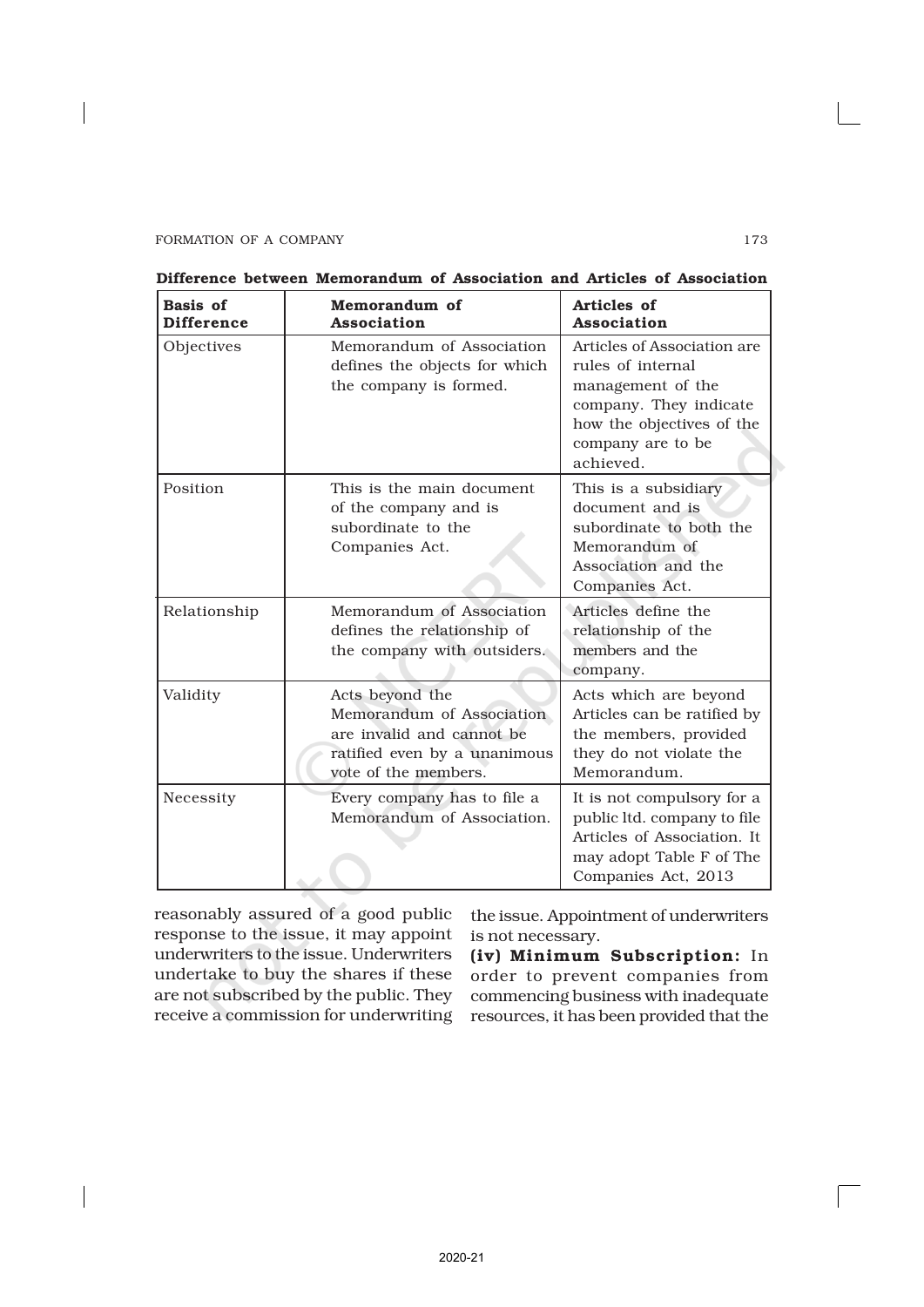company must receive applications for a certain minimum number of shares before going ahead with the allotment of shares. According to the Companies Act, this is called the 'minimum subscription'. As per the SEBI Guidelines the limit of minimum subscription is 90 per cent of the size of the issue. Thus, if applications received for the shares are for an amount less than 90 per cent of the issue size, the allotment cannot be made and the application money received must be returned to the applicants.

(v) Application to Stock Exchange: An application is made to at least one stock exchange for permission to deal in its shares or debentures. If such permission is not granted before the expiry of ten weeks from the date of closure of subscription list, the allotment shall become void and all money received from the applicants will have to be returned to them within eight days.

(vi) Allotment of Shares: Till the time shares are alloted, application money received shoud remain in a seperate bank account and must not be used by the company. In case the number of shares allotted is less than the number applied for, or where no shares are allotted to the applicant, the excess application money, if any, is to be returned to applicants or adjusted towards allotment money due from them. Allotment letters are issued to the successful allottees. 'Return of allotment', signed by a director or secretary is filed with the Registrar of Companies within 30 days of allotment.

A public company may not invite public to subscribe to its securities (shares, debentures etc.). Instead, it can raise the funds through friends, relatives or some private arrangements as done by a private company. In such cases, there is no need to issue a prospectus. A 'Statement in Lieu of Prospectus' is filed with the Registrar at least three days before making the allotment.

## One Person Company

With the implementation of The Companies Act, 2013, a single person could constitute a company, under the One Person Company (OPC) concept.

The introduction of OPC in the legal system is a move that would encourage corporatisation of micro businesses and entrepreneurship.

In India, in the year 2005, the JJ Irani Expert Committee recommended the formation of OPC. It had suggested that such an entity may be provided with a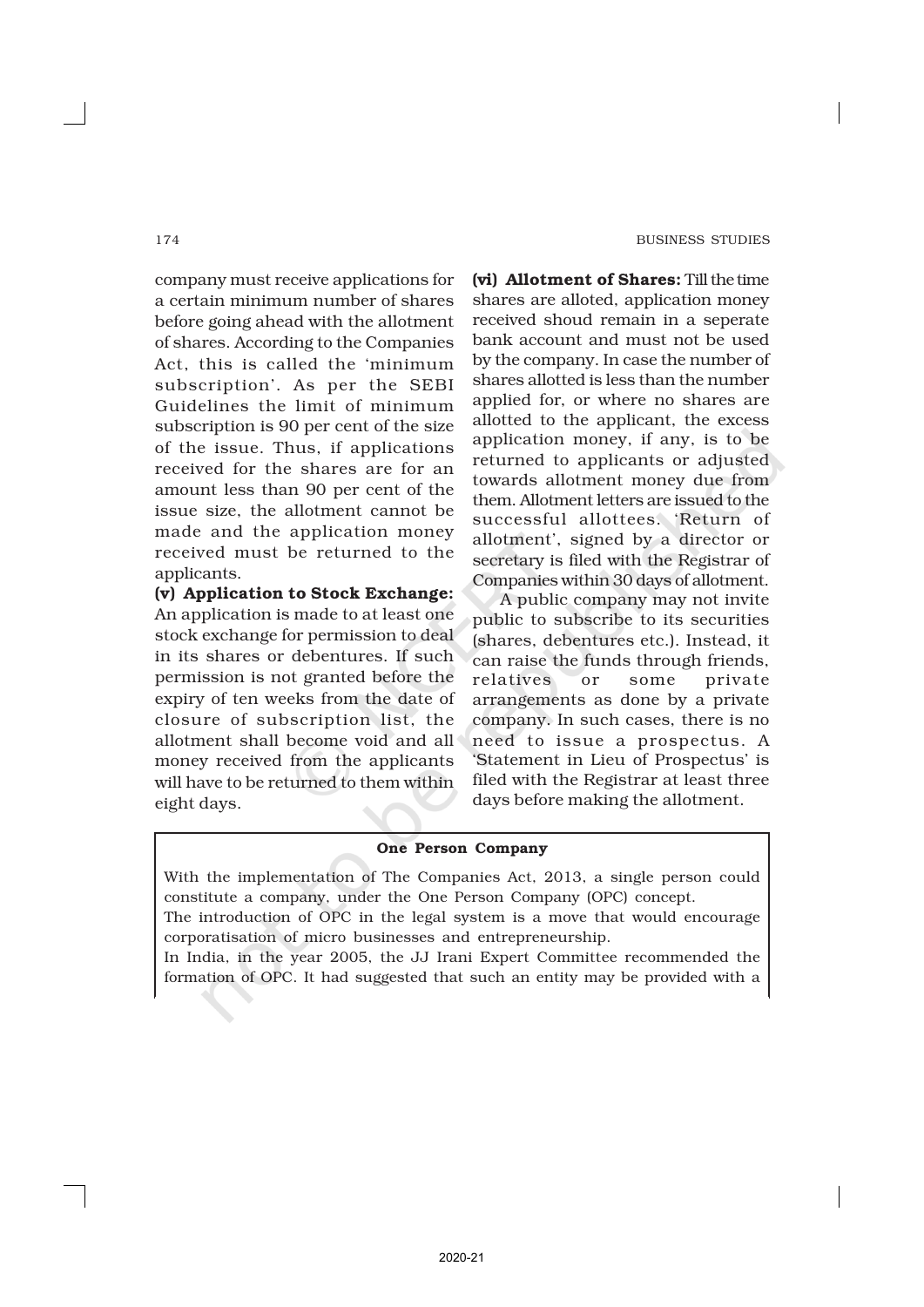simpler legal regime through exemptions so that the small entrepreneur is not compelled to devote considerable time, energy and resources on complex legal compliance.

One Person Company is a company with only one person as a member. That one person will be the shareholder of the company. It avails all the benefits of a private limited company such as separate legal entity, protecting personal assets from business liability and perpetual succession.

## Characteristics

- (1) Only a natural person who is an Indian citizen and resident in India-
	- (a) Shall be eligible to incorporate a One Person Company;
	- (b) Shall be a nominee for the sole member of a One Person Company. Explanation – For the purposes of this rule, the term "resident in India" means a person who has stayed in India for a period of not less than one hundred and eighty two days during the immediately preceding one calendar year.
- (2) No person shall be eligible to incorporate more than a One Person Company or become nominee in more than one such company.
- (3) Where a natural person, being member in One Person Company in accordance with this rule becomes a member in another such Company by virtue of his being a nominee in that One Person Company, such person shall meet the eligibility criteria specified in sub rule (2) within a period of one hundred and eighty days.
- (4) No minor shall become member or nominee of the One Person Company or can hold share with beneficial interest.
- (5) Such Company cannot be incorporated or converted into a company under section 8 of the Act.
- (6) Such Company cannot carry out Non-Banking Financial Investment activities including investment in securities of anybody corporates.
- (7) No such company can convert voluntarily into any kind of company unless two years have expired from the date of incorporation of One Person Company, except threshold limit (paid up share capital) is increased beyond fifty lakh rupees or its average annual turnover during the relevant period exceeds two crore rupees.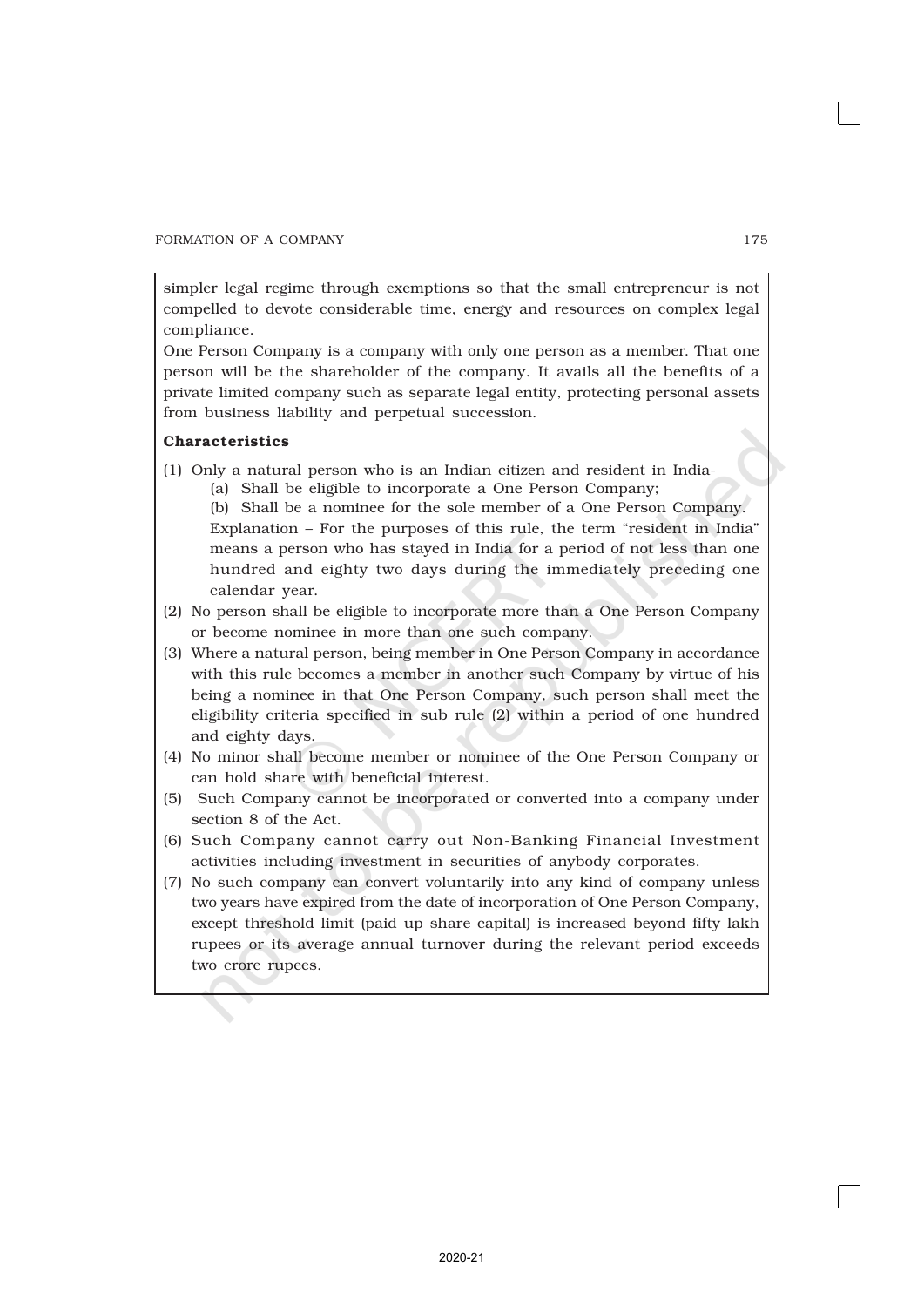#### 176 BUSINESS STUDIES

## "SCHEDULE I"

## (See sections 4 and 5)

## Table A

## MEMORANDUM OF ASSOCIATION OF A COMPANY LIMITED BY SHARES

- 1st The name of the company is ".......................................... Limited/Private Limited".
- $2<sub>nd</sub>$ The registered office of the company will be situated in the State of ..................
- 3rd (a) The objects to be pursued by the company on its incorporation are:- $\triangle$

......................................................................................................................... .........................................................................................................................

(b) Matters which are necessary for furtherance of the objects specified in

clause 3 (a) are:-

......................................................................................................................... .........................................................................................................................

- $4<sup>th</sup>$ The liability of the member(s) is limited and this liability is limited to the amount unpaid, if any, on the shares held by them.
- $5<sup>th</sup>$ th The share capital of the company is ................................................................... rupees, divided into ........................ shares of ........................ rupees each.
- $6<sup>th</sup>$ We, the several persons, whose names and addresses are subscribed, are desirous of beingformed into a company in pursuance of this memorandum of association, and we respectively agree to take the number of shares in the capital of the company set against our respective names:-

| Names, addresses, | No. of shares               | Signature | Signature, names  |
|-------------------|-----------------------------|-----------|-------------------|
| descriptions and  | taken by each of subscriber |           | addresses.        |
| occupations of    |                             |           | descriptions and  |
| subscribers       |                             |           | occupations of    |
|                   |                             |           | witnesses         |
| A.B. of  Merchant |                             |           | Signed before me: |
|                   |                             |           | Signature         |
| C.D. of  Merchant |                             |           | Signed before me: |
|                   |                             |           | Signature         |
| E.F. of  Merchant |                             |           | Signed before me: |
|                   |                             |           | Signature         |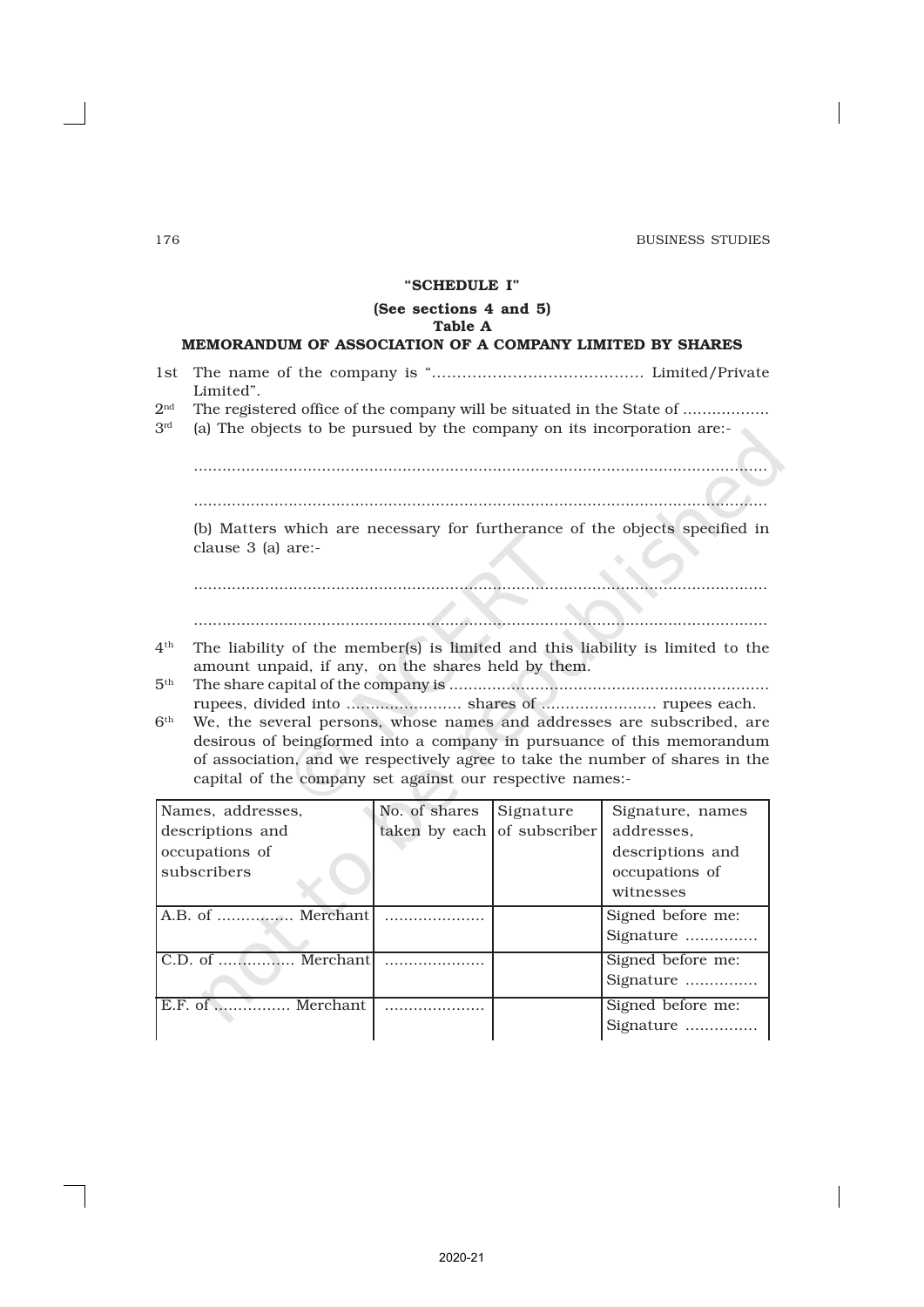| G.H. of  Merchant     |   | Signed before me:<br>Signature |
|-----------------------|---|--------------------------------|
| I.J. of  Merchant     | . | Signed before me:<br>Signature |
| K.L. of  Merchant     |   | Signed before me:<br>Signature |
| M.N. of  Merchant     |   | Signed before me:<br>Signature |
| l Total shares taken: |   |                                |

 $7<sup>th</sup>$ I, whose name and address is given below, am desirous of forming a company in pursuance of this memorandum of association and agree to take all the shares in the capital of the company (Applicable in case of one person company):-

| Names, addresses, | Signature of subscribed | Signature, name, address,  |
|-------------------|-------------------------|----------------------------|
| occupations of    |                         | description and occupation |
| Subscribers       |                         | of witness                 |

\_\_\_\_\_\_\_\_\_\_\_\_\_\_\_\_\_\_\_\_\_\_\_\_\_\_\_\_\_\_\_\_\_\_\_\_\_\_\_\_\_\_\_\_\_\_\_\_\_\_\_\_\_\_\_\_\_\_\_\_\_\_\_\_\_\_\_\_\_\_\_\_\_\_\_\_\_\_\_\_\_\_\_ th Shri/Smt ......................................, son/daughter of ......................................, 8<sup>th</sup> resident of .................................................................... aged ...................... years shall be the nominee in the event of death of the sole member (Applicable in case of one person company)

Dated ...................................... The day of ......................................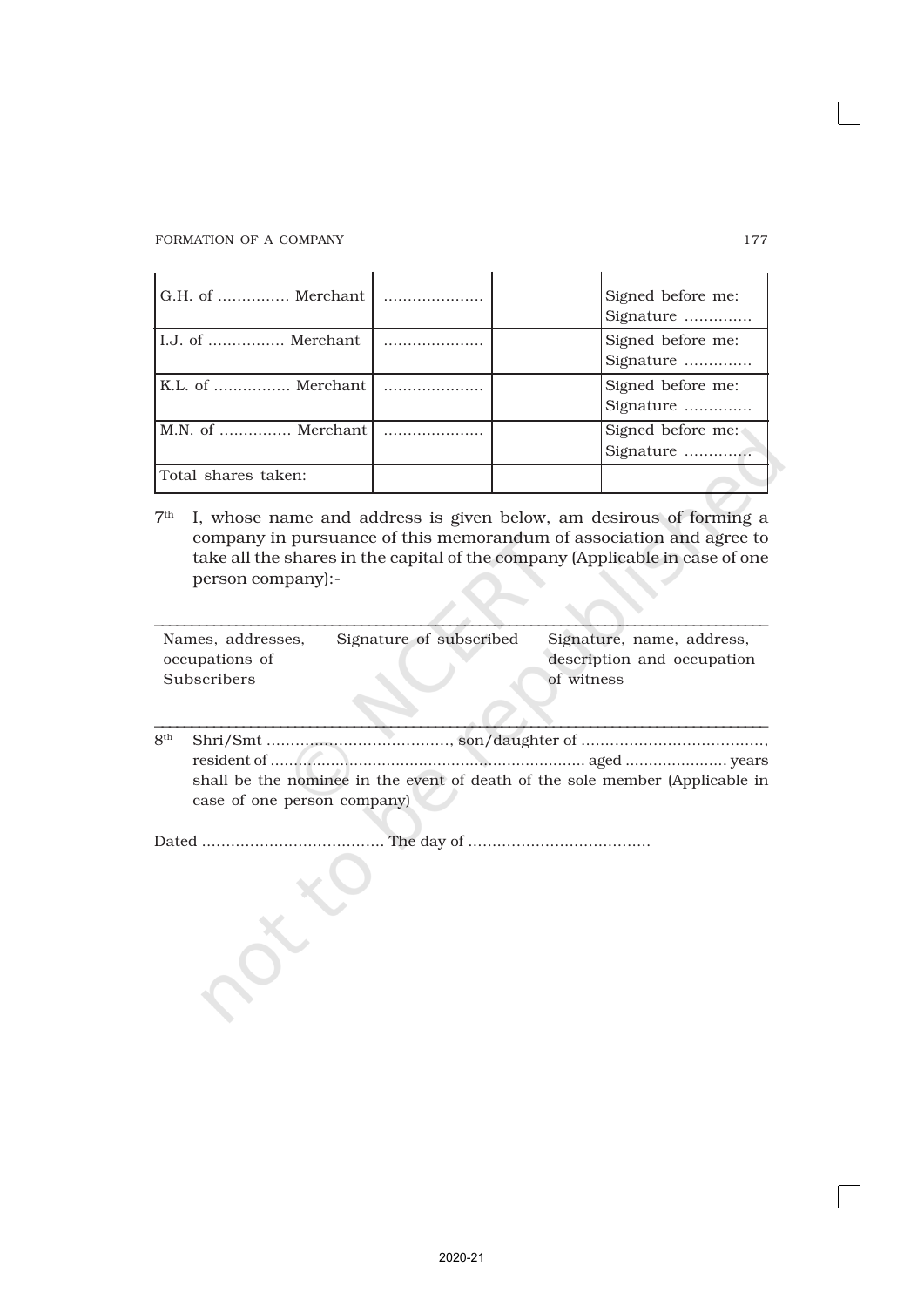## Key Terms

Commencement of Business

Promotion Memorandum of Association Articles of Association Prospectus Incorporation Capital subscription

## **SUMMARY**

There are two stages in the formation of a private company, promotion and incorporation. A public company has to undergo capital subscription stage to begin operations.

1. **Promotion:** It begins with a potential business idea. Certain feasibility studies e.g., technical, financial and economic, are conducted to determine whether the idea can be profitably exploited. In case, the investigations yield favourable results, promoters may decide to form the company. Persons who conceive the business idea, decide to form a company, take necessary steps for the same, and assume associated risks, are called promoters.

## Steps in Promotion

- i. Approval of company's name is taken from the Registrar of Companies
- ii. Signatories to the Memorandum of Association are fixed
- iii. Certain professionals are appropriated to assist the promoters
- iv. Documents necessary for registration are prepared

#### Necessary Documents

- a. Memorandum of Association
- b. Articles of Association
- c. Consent of proposed directors
- d. Agreement, if any, with proposed managing or whole time director
- e. Statutory declaration
- 2. **Incorporation:** An application is made by promoters to the Registrar of Companies alongwith necessary documents and registration fee. The Registrar, after due scrutiny, issues certificate of incorporation. The certificate of incorporation is a conclusive evidence of the legal existence of the company.
- 3. Capital Subscription: A public company raising funds from the public needs to take following steps for fundraising:

2020-21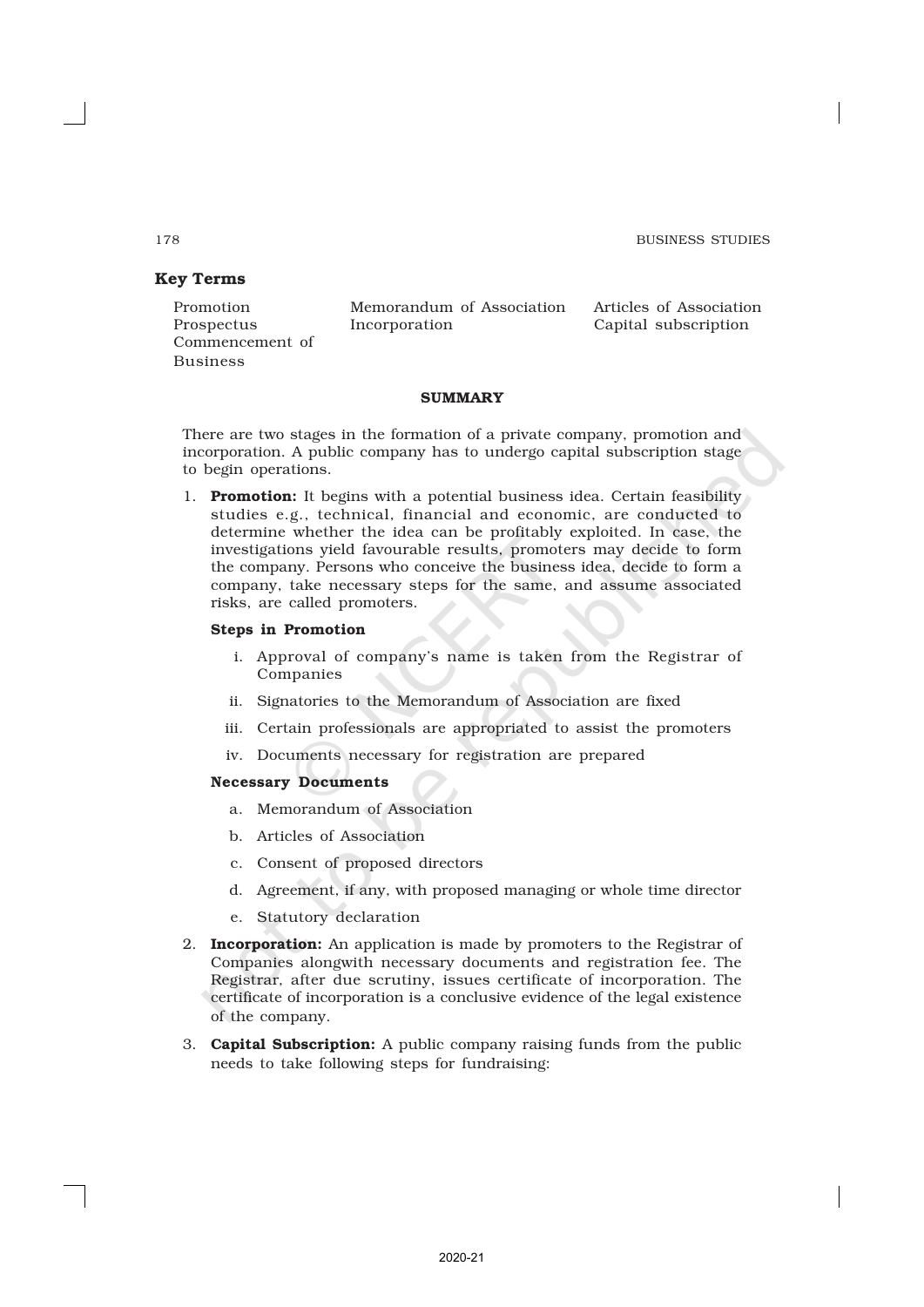- (i) SEBI approval;
- (ii) File a copy of prospectus with the Registrar of Companies;
- (iii) Appointment of brokers, bankers and underwriters etc.;
- (iv) Ensure that minimum subscription is received;
- (v) Application for listing of company's securities;
- (vi) Refund/adjust excess application money received;
- (vii) Issue allotment letters to successful applicants; and
- (viii) File return of allotment with the Registrar of Companies (ROC).

A public company, raising funds, raising funds from friends/relatives (not public) has to file a statement in lieu of prospectus with the ROC at least three days before allotment of shares and returns of allotment after completing the allotment. As per the SEBI guidelines, minimum subcription has to be 90% of the shares to be issued to be public.

Preliminary Contracts: Contracts signed by promoters with third parties before the incorporation of company.

Provisional Contracts: Contracts signed after incorporation but before commencement of business.

## **EXERCISES**

## True/False Answer Questions

- 1. It is necessary to get every company incorporated, whether private or public.
- 2. Statement in lieu of prospectus can be filed by a public company going for a public issue.
- 3. A company can commence business after incorporation.
- 4. Experts who help promoters in the promotion of a company are also called promoters.
- 5. A company can ratify preliminary contracts after incorporation.
- 6. If a company is registered on the basis of fictitious names, its incorporation is invalid.